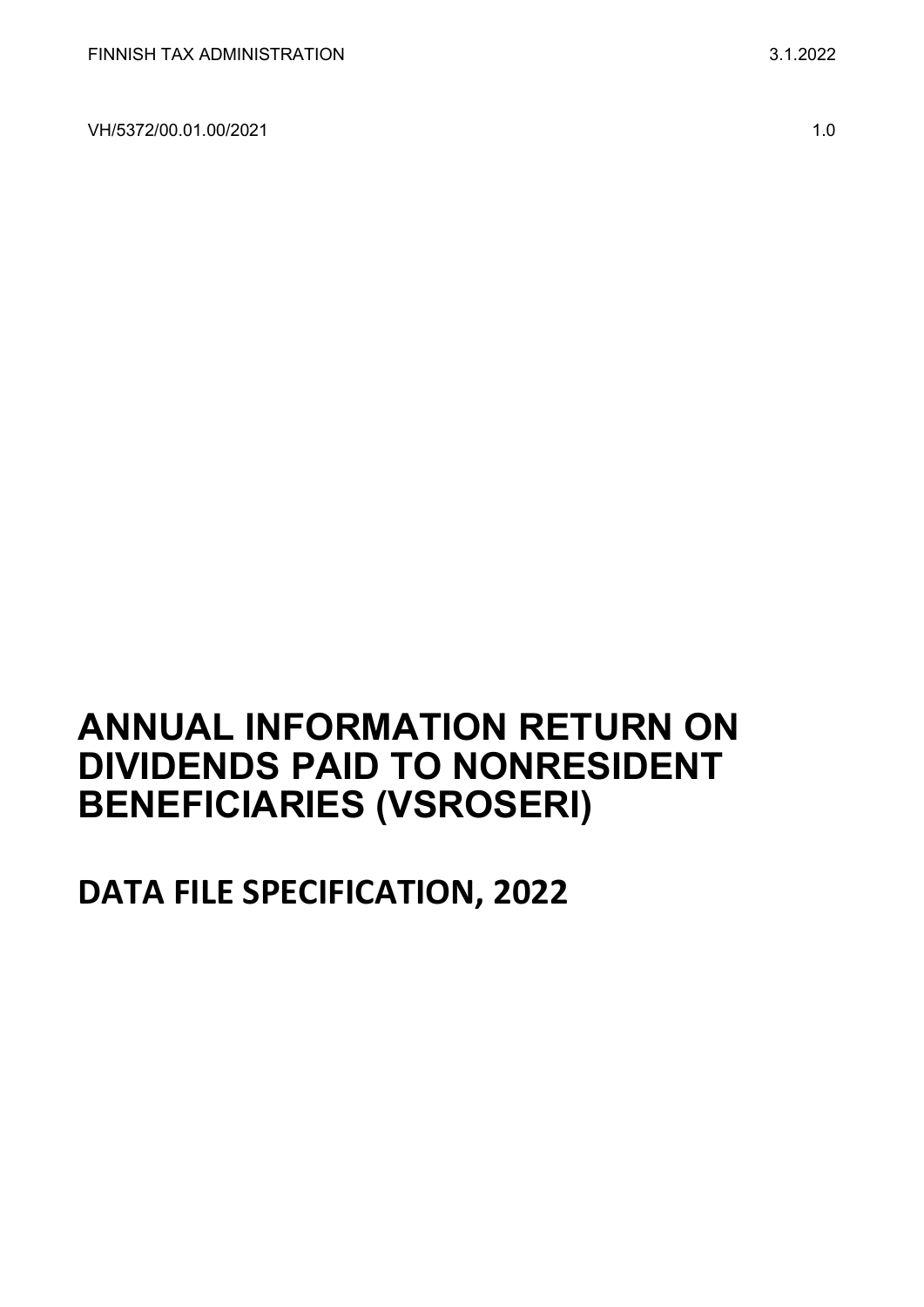### **Table of contents**

| 1              | <b>INTRODUCTION</b>                                               | $\mathbf{2}$ |
|----------------|-------------------------------------------------------------------|--------------|
| $2^{\circ}$    | <b>DESCRIPTION OF THE INFORMATION FLOW AND SUBMITTAL OF FILES</b> | $\mathbf{2}$ |
| 3              | <b>MAKING CORRECTIONS</b>                                         | 3            |
| 4              | <b>PERIOD OF VALIDITY</b>                                         | 3            |
| 5              | <b>COMBINED INFORMATION FLOWS</b>                                 | 3            |
| 6              | <b>CHANGES ON THE PREVIOUS YEAR OR PREVIOUS VERSION</b>           | 4            |
| $\overline{7}$ | <b>LIST OF THE DATA CONTENT</b>                                   | 4            |
| 8              | <b>AUTOMATED CHECK PROCESSES</b>                                  | 7            |
| 9              | <b>MESSAGES</b>                                                   | 9            |
|                | 10 DESCRIPTIONS OF THE TYPES OF PAYMENT                           | 9            |
|                | <b>11 CHECK YOUR FOREIGN TIN</b>                                  | 9            |
|                | <b>12 LIST OF COUNTRY CODES</b>                                   | 10           |
|                | <b>13 EXAMPLE</b>                                                 | 10           |
|                |                                                                   |              |

#### **Version history**

| <b>Date</b> | <b>Version</b> | <b>Description</b>               |
|-------------|----------------|----------------------------------|
| 3.1.2022    | 1.0            | First version for tax year 2022. |

## <span id="page-1-0"></span>**1 INTRODUCTION**

This guidance explains the structur of the required inbound file and the check procedures that follow. For more information, see [General description](https://www.vero.fi/globalassets/tietoa-verohallinnosta/ohjelmistokehittajille/finnish-tax-administration_electronic-filing-of-information-returns-general-description.pdf)  [for electronic filing of information returns \(pdf\)](https://www.vero.fi/globalassets/tietoa-verohallinnosta/ohjelmistokehittajille/finnish-tax-administration_electronic-filing-of-information-returns-general-description.pdf) (*tax.fi > About us > IT developers > Data format specifications > General description for electronic filing of information returns*).

# <span id="page-1-1"></span>**2 DESCRIPTION OF THE INFORMATION FLOW AND SUBMITTAL OF FILES**

The payors that pay dividends of a non-listed company to nonresident taxpayers, or pay profit surplus of a cooperative enterprise to nonresident taxpayers, must prepare an annual information return as a data file described in this guidance, giving a specification for every beneficiary. You must file your information return electronically if more than five (5) beneficiaries received payments from you.

Read more about resident and nonresident tax liability in the Tax Administration's [Tax residency and nonresidency and residency for purposes](https://www.vero.fi/en/detailed-guidance/guidance/48999/tax-residency-nonresidency-and-residency-in-accordance-with-a-tax-treaty--natural-persons/)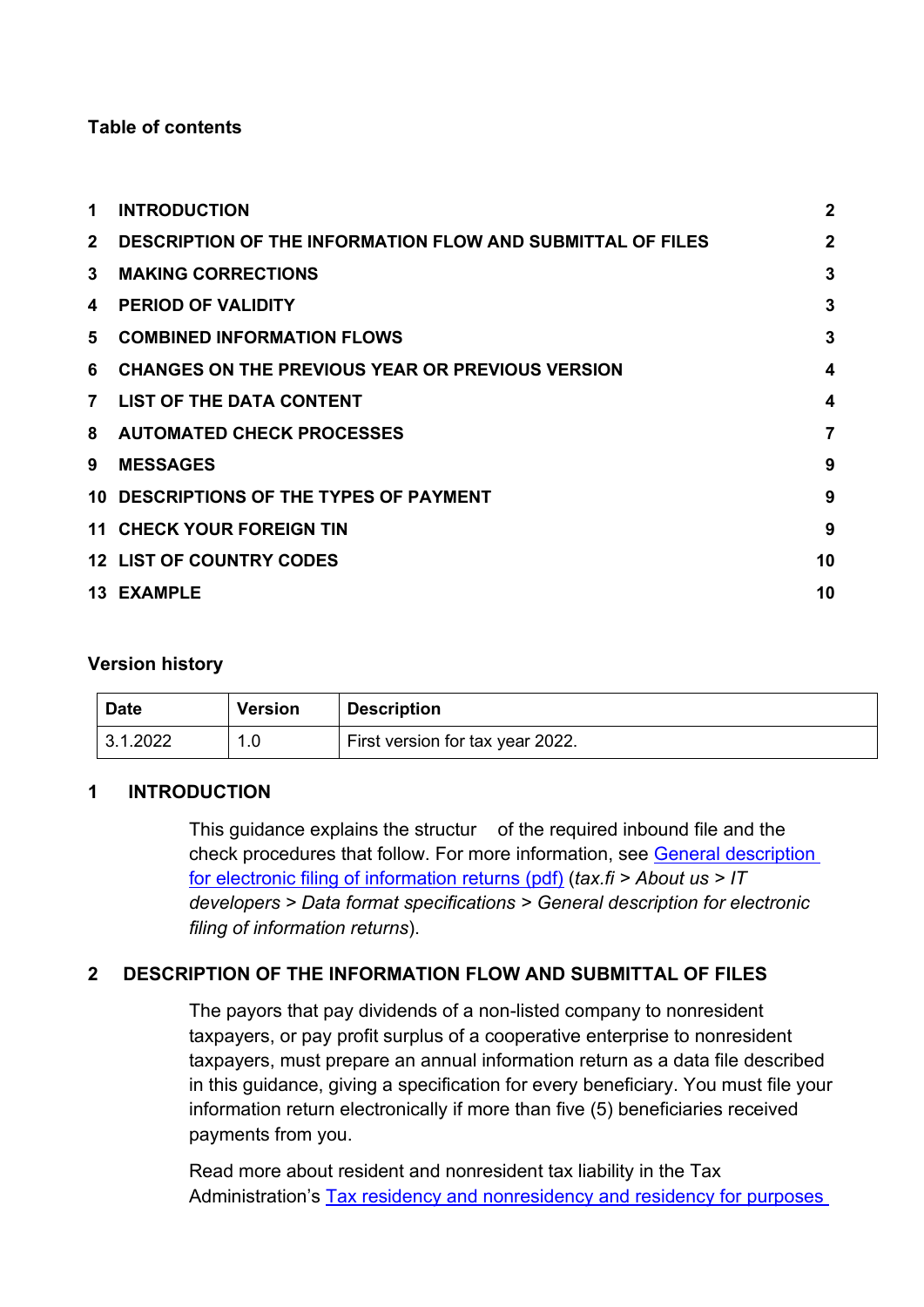[of the relevant tax treaty.](https://www.vero.fi/en/detailed-guidance/guidance/48999/tax-residency-nonresidency-and-residency-in-accordance-with-a-tax-treaty--natural-persons/) For additional information and guidance on the tax treatment of non-residents, visit [International and cross-border circumstances](https://www.vero.fi/en/detailed-guidance/guidance/?page=1&tag=67764) (tax.fi > detailed guidance > international tax situations).

To read more about annual information returns, go to [Forms](https://www.vero.fi/en/About-us/contact-us/forms/) (*tax.fi > About us > Contact us > Forms > Annual information).*

To check the method of identification required by this information flow, the required role and the place in the flow where authorisations are checked, go to [Methods of sign-in, roles and rights to represent organisations](https://www.ilmoitin.fi/webtamo/sivut/IlmoituslajiRoolit?kieli=en&tv=VSROSERI) *[\(Ilmoitin.fi >](https://www.ilmoitin.fi/webtamo/sivut/IlmoituslajiRoolit?tv=VSY02C)  [Instructions and templates > Methods of sign-in, roles\)](https://www.ilmoitin.fi/webtamo/sivut/IlmoituslajiRoolit?tv=VSY02C).*

## <span id="page-2-0"></span>**3 MAKING CORRECTIONS**

For year-specific instructions for making corrections, go to [Making corrections](https://www.vero.fi/en/About-us/it_developer/data-format-specifications/annual_information_returns__instruction/making-corrections-to-annual-information-returns/)  [to annual information returns](https://www.vero.fi/en/About-us/it_developer/data-format-specifications/annual_information_returns__instruction/making-corrections-to-annual-information-returns/) (*tax.fi > About us > IT developers > Data format specifications > Annual information returns & Instructions > Making corrections to annual information returns*).

Please note the special requirements regarding this information flow:

We recommend that when making corrections, filers use the same information flow, and the same software, as they used for the original submittal.

## <span id="page-2-1"></span>**4 PERIOD OF VALIDITY**

The file formatting and checks according to this specification come into force on 29 March 2022 and continue to be in force until a new version of the specification is released.

For information about deadlines for filing, see the year-specific schedule on [IT developers](https://www.vero.fi/tietoa-verohallinnosta/kehittaja/aikataulu-2021/) (*vero.fi > Verohallinto > Ohjelmistokehittäjät > Aikataulu vvvv*). The schedule is available in Finnish and Swedish.

# <span id="page-2-2"></span>**5 COMBINED INFORMATION FLOWS**

You may send us the following flows in the same computer file as you are sending your VSROSERI flow:

- − VSOSYHTV
- − VSOKVYHT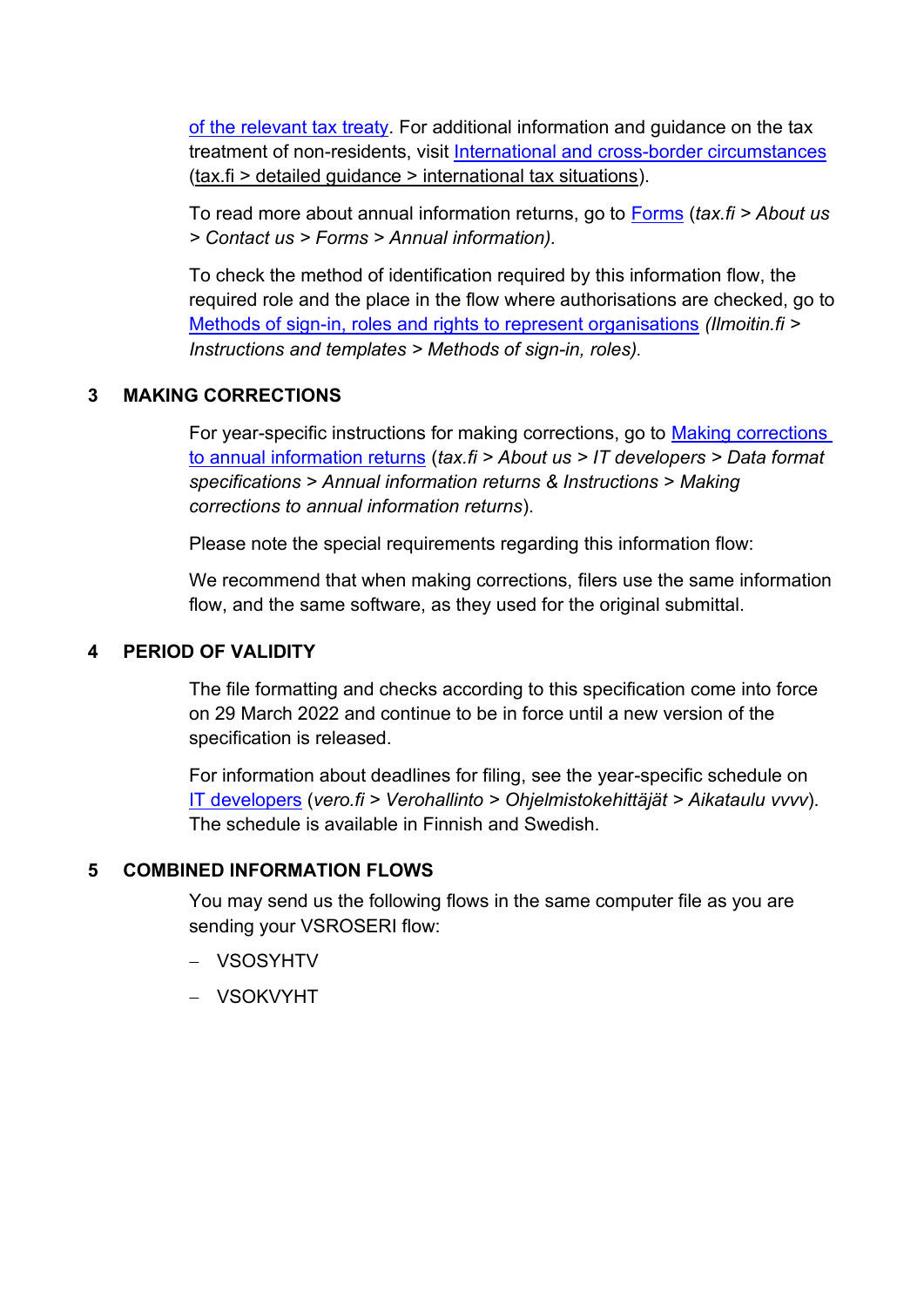# <span id="page-3-0"></span>**6 CHANGES ON THE PREVIOUS YEAR OR PREVIOUS VERSION**

| <b>Version</b> | ID                         | Data                                                       | <b>Description</b>                               |
|----------------|----------------------------|------------------------------------------------------------|--------------------------------------------------|
| 1.0            | 12-15/058                  | Year of payment                                            | Year changed                                     |
|                | 603-632/041<br>634-646/042 | Contact person's name<br>Contact person's telephone number | Data elements have been changed to<br>mandatory. |

# <span id="page-3-1"></span>**7 LIST OF THE DATA CONTENT**

| Position ID |         | P/<br>$\mathbf v$ | T           | LT             | <b>Description</b>                                                                                                                 | <b>Format</b>                     | <b>Permissible</b><br>values             |
|-------------|---------|-------------------|-------------|----------------|------------------------------------------------------------------------------------------------------------------------------------|-----------------------------------|------------------------------------------|
| $1 - 8$     | $000$ P |                   | Τ           |                | Identifier of the information flow                                                                                                 | AN <sub>8</sub>                   | <b>VSROSERI</b>                          |
| 10          | $082$ V |                   |             |                | <b>Deletion</b>                                                                                                                    | A <sub>1</sub>                    | D                                        |
| $12 - 15$   | $058$ P |                   | $\top$      |                | Year of payment<br>This is the calendar year when the<br>dividends/profit surplus were ready for<br>withdrawal by the beneficiary  | <b>VVVV</b>                       | 2022                                     |
| $17 - 25$   | $010$ P |                   | T           | $\star$        | Payor's Business ID                                                                                                                | <b>YTUNNUS2</b>                   |                                          |
| 27-28       |         |                   |             |                | Reserve space                                                                                                                      |                                   |                                          |
| 29-30       | 084 P   |                   | T           | $\star$        | Type of payment                                                                                                                    | AN <sub>2</sub>                   | EA, EB, EC,<br>ED, EF, EG,<br>EH, EJ, EY |
| 32          | 086 P   |                   |             |                | Type of beneficiary<br>1= company or corporate entity<br>2= Finnish personal identity code<br>3= no Finnish personal identity code | $+N1$                             | 1,2,3                                    |
| 34-44       | $083$ V |                   | $\mathsf T$ | $\star$<br>V/P | Beneficiary's personal identity code or<br><b>Business ID</b>                                                                      | <b>YTUNNUS  </b><br><b>HETUII</b> |                                          |
| 46-65       | $313$ V |                   | $\mathsf T$ |                | Personal ID, Business ID, other ID code (TIN)<br>issued in the country of tax residence<br>For more information, see section 11.   | <b>AN20</b>                       |                                          |
| 67-74       | $021$ V |                   | T           | $^\star$       | Beneficiary's date of birth                                                                                                        | SYNTAIKA2                         |                                          |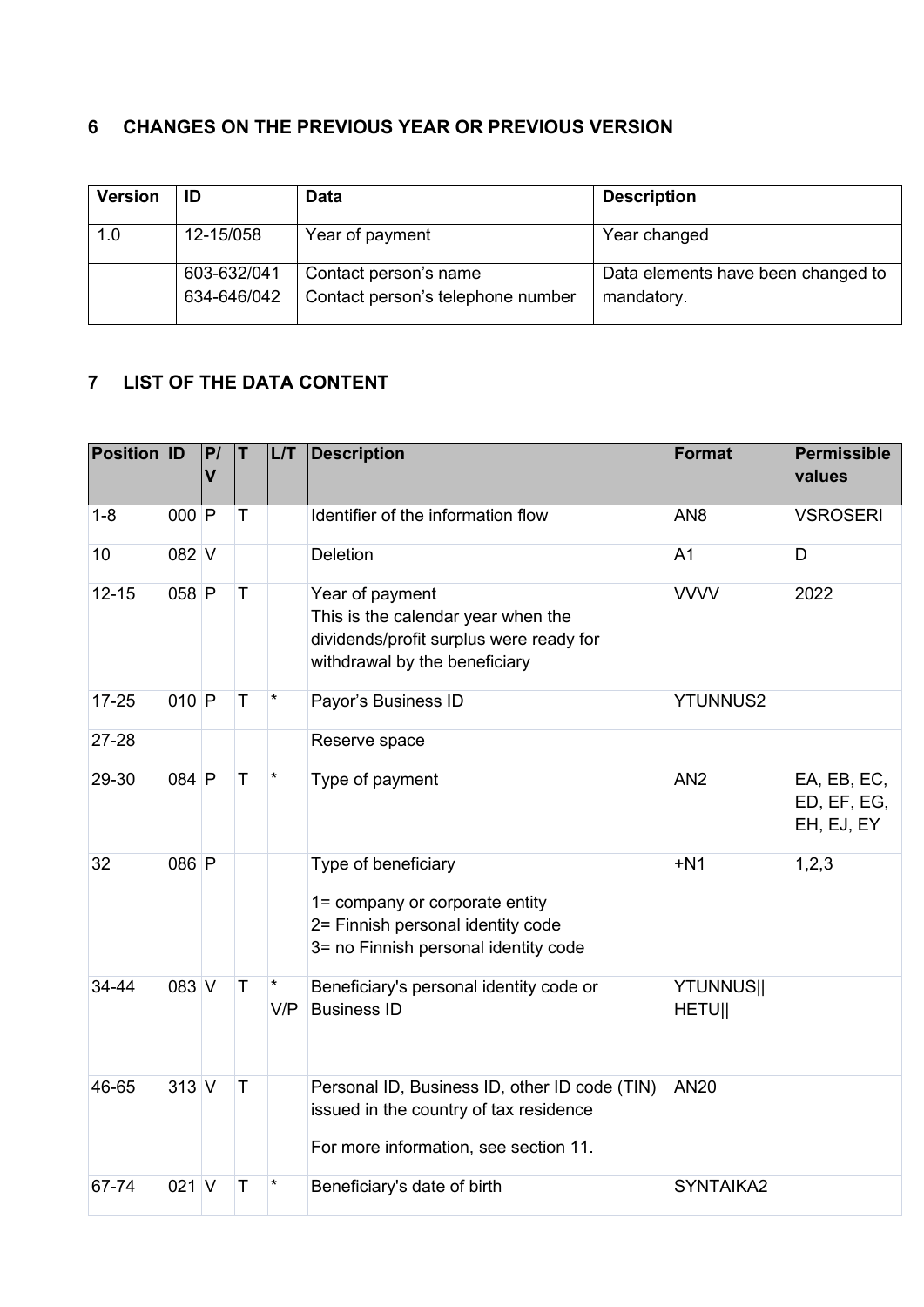| <b>Position ID</b> |         | P/<br>$\overline{\mathsf{V}}$ | T        | LT       | <b>Description</b>                                                                                                                                                                                              | <b>Format</b>          | <b>Permissible</b><br>values |
|--------------------|---------|-------------------------------|----------|----------|-----------------------------------------------------------------------------------------------------------------------------------------------------------------------------------------------------------------|------------------------|------------------------------|
|                    |         |                               |          | V/P      |                                                                                                                                                                                                                 |                        |                              |
| 76-145             | $307$ V |                               | $ET$ $*$ | V/P      | Beneficiary's last name or corporate taxpayer's AN70<br>full name                                                                                                                                               |                        |                              |
| 147-216            | 308 V   |                               | ET       |          | Beneficiary's first names                                                                                                                                                                                       | <b>AN70</b>            |                              |
| 218-287            | 309 P   |                               |          |          | Street address in the country of tax residence                                                                                                                                                                  | <b>AN70</b>            |                              |
| 289-297            | 310 V   |                               |          |          | Postal code in the country of tax residence                                                                                                                                                                     | AN <sub>9</sub>        |                              |
| 299-333            | $311$ P |                               |          |          | City/district in the country of tax residence                                                                                                                                                                   | <b>AN35</b>            |                              |
| 335-336            | $341$ P |                               | T        | $^\star$ | Country code of the country of tax residence,<br><b>ISO3166</b><br>See section 12                                                                                                                               | <b>MAATUNNUS</b>       |                              |
| 338-349            | $097$ V |                               | ET I     | $\ast$   | The ISIN code                                                                                                                                                                                                   | <b>ISINKOODI</b>       |                              |
| 350-363            |         |                               |          |          | Spare space                                                                                                                                                                                                     |                        |                              |
| 364-398            | 049 V   |                               | ET       |          | Transaction code or other identifier<br>This is a unique ID code selected by the filer,<br>for differentiation between submitted data if the<br>same identification information has been used<br>multiple times | <b>AN35</b>            |                              |
| 400-408            | 080 V   |                               | $ET$ $*$ |          | Business ID of the account operator or other<br>third-party filer that submits the return                                                                                                                       | <b>TIHOYHTEIS</b><br>O |                              |
| 410                | $158$ V |                               |          | $^\star$ | Filer's role<br>1= account operator<br>2= securities depository<br>3= other foreign filer of annual information                                                                                                 | N <sub>1</sub>         | 1,2,3                        |
| 412-481            | 067 V   |                               |          | $^\star$ | Name of the central securities depository<br>where the share was issued                                                                                                                                         | <b>AN70</b>            |                              |
| 483-512            | 068 V   |                               | $ET$ $*$ |          | ID code of the central securities depository<br>where the share was issued                                                                                                                                      | AN30                   |                              |
| 514-526            | $317$ P |                               |          |          | Dividends/surplus (gross amount)                                                                                                                                                                                | R <sub>10,2</sub>      |                              |
| 528-540            | 318 V   |                               |          |          | Tax withheld at source                                                                                                                                                                                          | R <sub>10,2</sub>      |                              |
| 542                | 246 V/  | P                             |          |          | Non-cash dividend distribution paid as                                                                                                                                                                          | N <sub>1</sub>         | 1,2                          |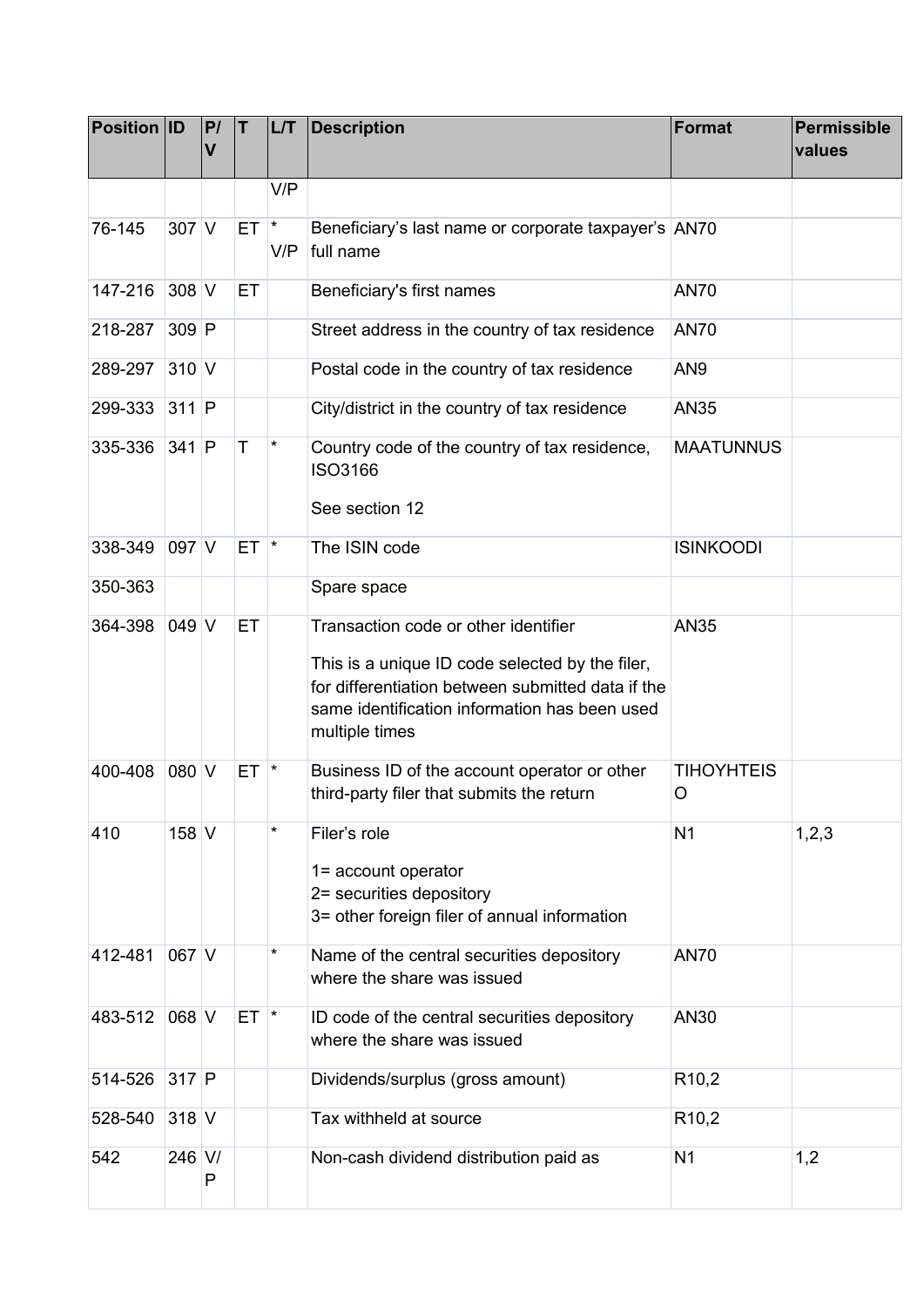| <b>Position ID</b> |         | P/<br>$\mathbf v$ | T | LT | <b>Description</b>                                                                                 | <b>Format</b>                    | <b>Permissible</b><br>values |
|--------------------|---------|-------------------|---|----|----------------------------------------------------------------------------------------------------|----------------------------------|------------------------------|
|                    |         |                   |   |    | $1 =$ shares<br>2= other assets than shares (such as real<br>estate property, an automobile, etc.) |                                  |                              |
| 544-552 247 V/     |         | P                 |   |    | The company's Business ID, if shares were<br>distributed                                           | <b>YTUNNUS</b>                   |                              |
| 554-573            | 248 V/  | P                 |   |    | Dividends, other than shares, paid in the form<br>of                                               | <b>AN20</b>                      |                              |
| 575-587            | 254 V/  | P                 |   |    | Amount of dividends paid in cash (gross<br>amount)                                                 | R <sub>10,2</sub>                |                              |
| 589-601            | 255 V/  | P                 |   |    | Value of the non-cash distribution of dividends                                                    | R <sub>10,2</sub>                |                              |
| 603-632            | 041 P   |                   |   |    | Contact person's name                                                                              | <b>AN30</b>                      |                              |
| 634-646            | 042 P   |                   |   |    | Contact person's telephone number                                                                  | <b>AN13</b>                      |                              |
| 648-667            |         |                   |   |    | Reserve space                                                                                      |                                  |                              |
| 669-691            | $048$ P |                   |   |    | Software that produced the file                                                                    | <b>AN23</b>                      |                              |
| 692-703            | 014 P   |                   | T |    | Identifier of the software that produced the file                                                  | Υ-<br>TUNNUS AN2                 |                              |
| 705-718            | 198 P   |                   |   |    | Software-generated timestamp                                                                       | <b>DDMMYYYY</b><br><b>HHMMSS</b> |                              |
|                    | 999 P   |                   |   |    | Final code                                                                                         | N <sub>8</sub>                   |                              |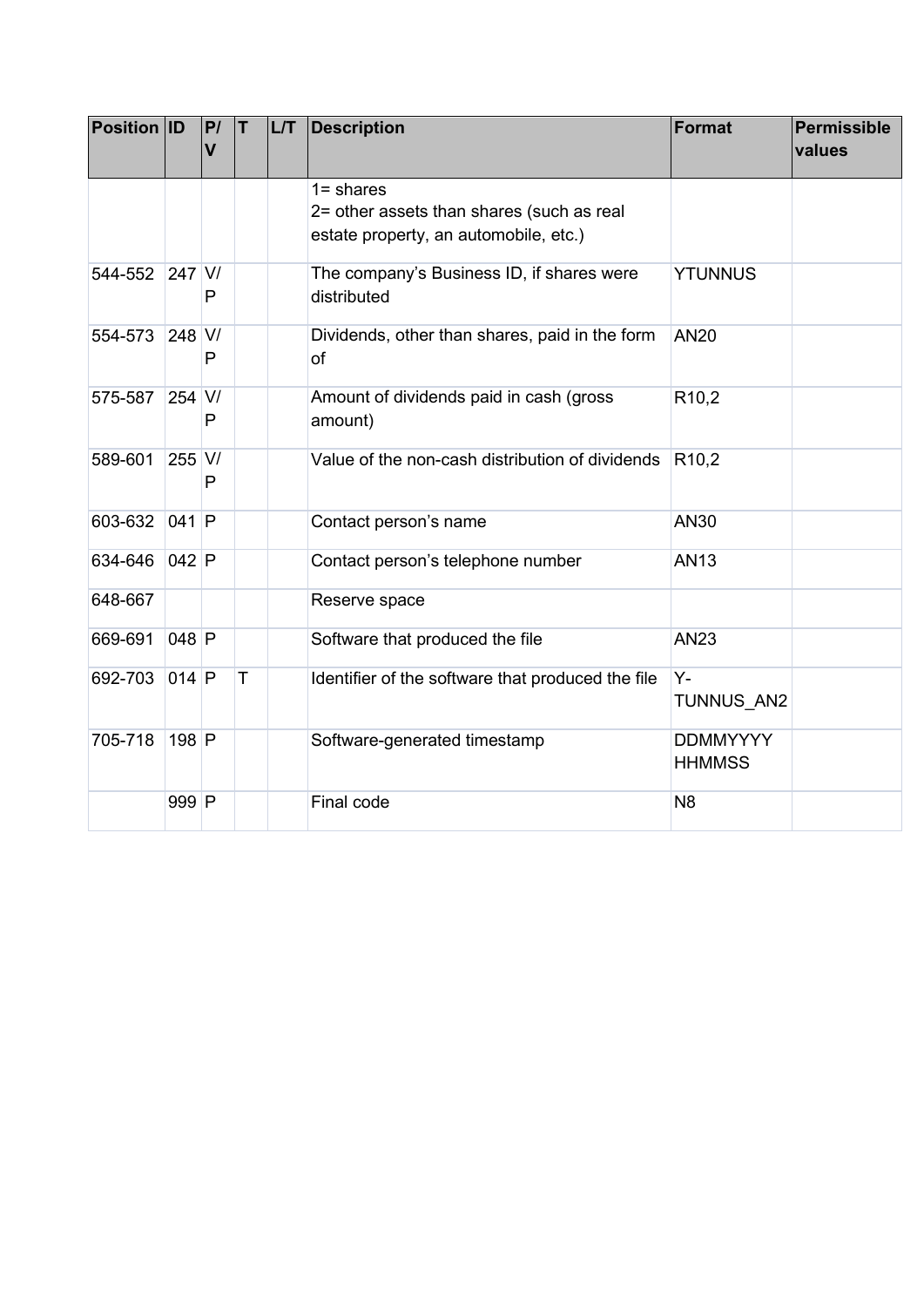# <span id="page-6-0"></span>**8 AUTOMATED CHECK PROCESSES**

| New/        | ID         | Description of the calculation rule or check                                                                                                                           |
|-------------|------------|------------------------------------------------------------------------------------------------------------------------------------------------------------------------|
| Chan<br>ged |            |                                                                                                                                                                        |
|             | 307        | If data element 083 has a dummy identity code, data element 307 is                                                                                                     |
|             | 083        | mandatory.                                                                                                                                                             |
|             |            |                                                                                                                                                                        |
|             |            | #1317; If the Beneficiary's Finnish identity code or Business ID (083) is a<br>dummy code, then the Beneficiary's last name or corporate taxpayer's full               |
|             |            | name (307) is mandatory.                                                                                                                                               |
|             |            |                                                                                                                                                                        |
|             | 084        | #1726; If the Type of payment (084) is EH or EJ, you must populate Non-cash                                                                                            |
|             | 246        | dividend distribution paid as (246).                                                                                                                                   |
|             | 084        | #1727; If the Type of payment (084) is EH or EJ, and the value of Non-cash                                                                                             |
|             | 246        | dividend distribution paid as (246) is shares (1), you must indicate the                                                                                               |
|             | 247        | Business ID of the company (247), the shares of which were given out as a                                                                                              |
|             |            | dividend distribution.                                                                                                                                                 |
|             | 084        | #1728; If the Type of payment (084) is EH or EJ, and the value of Non-cash                                                                                             |
|             | 246        | dividend distribution paid as (246) is Other assets than shares (2), you must                                                                                          |
|             | 248        | populate Dividends, other than shares, paid in the form of (248).                                                                                                      |
|             | 084        | #1729; If the Type of payment (084) is EA, EB, EC, ED, EF, EG or EY, you                                                                                               |
|             | 246        | cannot populate any data elements relating to non-cash dividend paid as                                                                                                |
|             | 247        | (246, 247, 248, 254 and 255).                                                                                                                                          |
|             | 248        |                                                                                                                                                                        |
|             | 254<br>255 |                                                                                                                                                                        |
|             | 317        | #1730; Dividends/surplus (gross amount) (317) must be equal to Gross                                                                                                   |
|             | 254        | amount of dividends paid in cash (254) and Value of the non-cash distribution                                                                                          |
|             | 255        | of dividends (255) combined if data elements 254 and 255 have been                                                                                                     |
|             |            | submitted. If only 255 has been submitted, the value must be equal to                                                                                                  |
|             |            | Dividends/surplus (gross amount) (317).                                                                                                                                |
|             | 084        | #1799; If the Type of payment (084) is EH or EJ, you must populate Value of                                                                                            |
|             | 255        | the non-cash distribution of dividends (255).                                                                                                                          |
|             | 084        | #1800; If the Type of payment (084) is EJ, you must populate Amout of                                                                                                  |
|             | 254        | dividends paid in cash (gross amount) (254).                                                                                                                           |
|             |            |                                                                                                                                                                        |
|             | 080        | #1704; If you populated either the Business ID of the account operator or                                                                                              |
|             | 158        | other third-party filer that submits the return (080) or the value of Filer's role<br>(158) 1= account operator, 2= securities depository or 3= other foreign filer of |
|             |            | annual information, you must populate both two elements.                                                                                                               |
|             |            |                                                                                                                                                                        |
|             | 068        | #1705; If you populated either the Name of the securities depository where                                                                                             |
|             | 067        | the share was issued (067) or the ID code of the securities depository where                                                                                           |
|             |            | the share was issued (068), you must populate both two elements.                                                                                                       |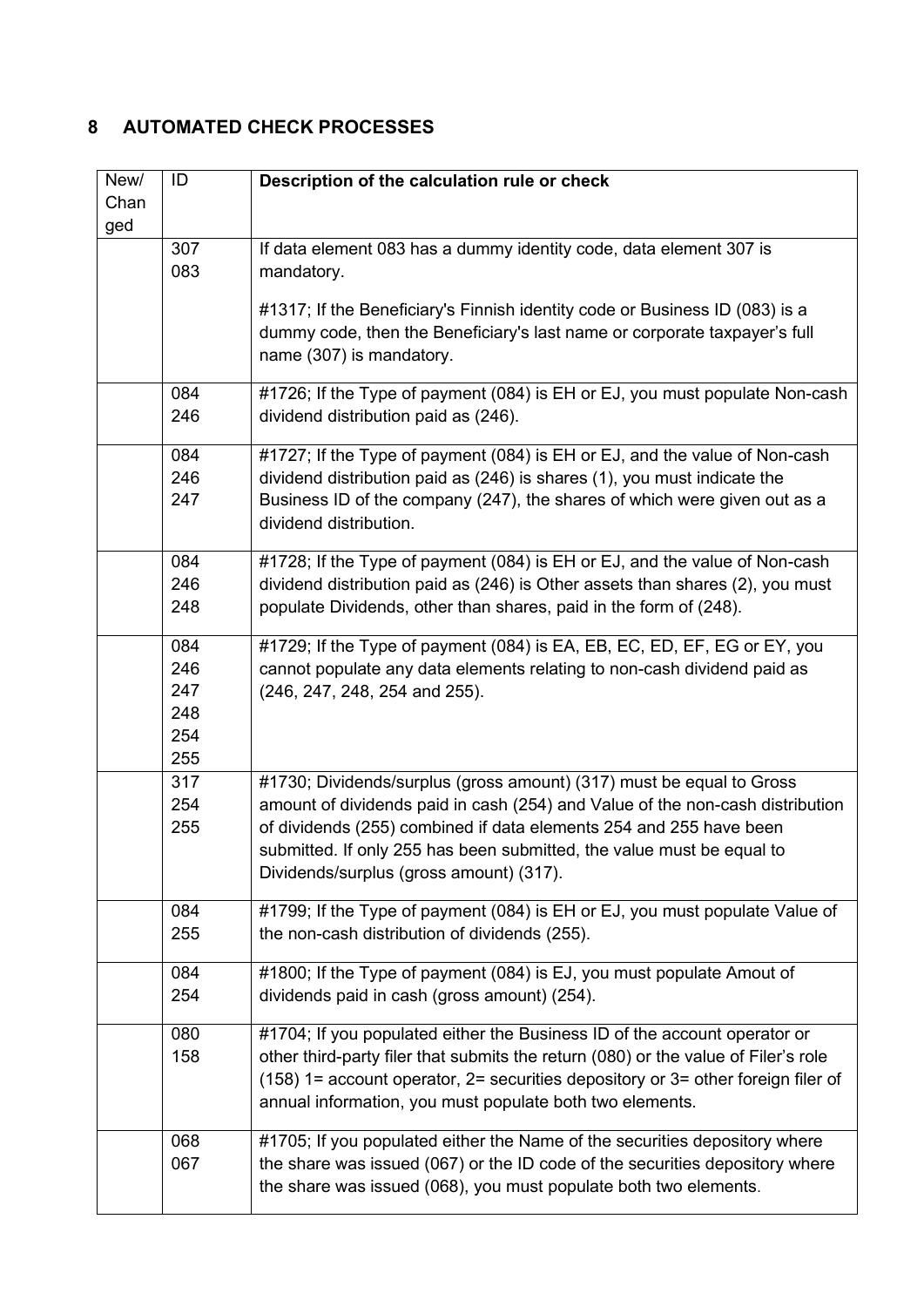| New/<br>Chan<br>ged | ID         | Description of the calculation rule or check                    |
|---------------------|------------|-----------------------------------------------------------------|
|                     | 010<br>083 | #1706; The Payor (010) cannot be the same as Beneficiary (083). |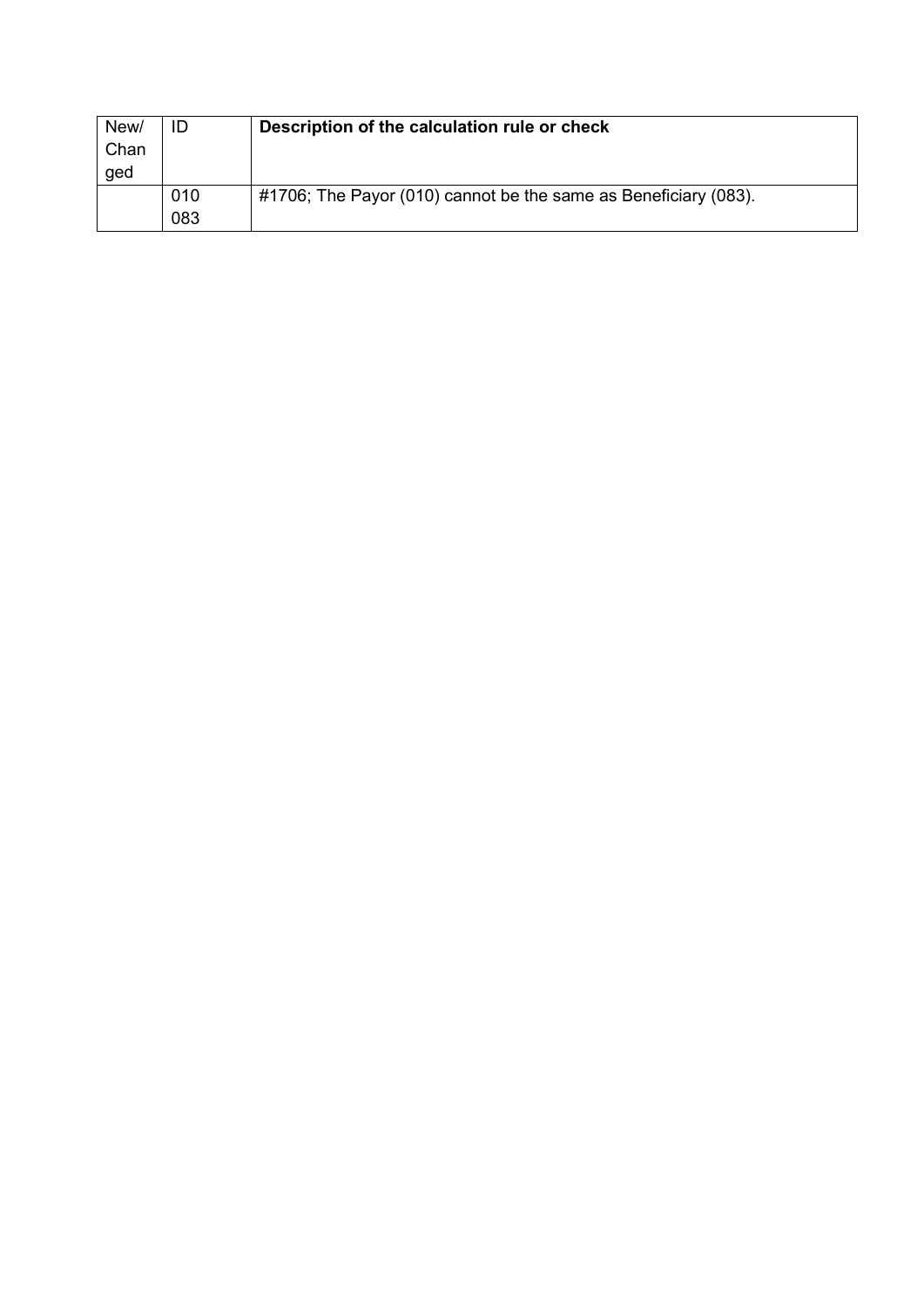### <span id="page-8-0"></span>**9 MESSAGES**

| #1084; Populate the 083 data element with the Beneficiary's Finnish personal    |
|---------------------------------------------------------------------------------|
| identity code, or the 313 data element with a Personal ID, Business ID, other   |
| ID code (TIN) issued in the country of tax residence, if Type of beneficiary    |
|                                                                                 |
|                                                                                 |
| #1085; Populate the 083 data element with the Beneficiary's Finnish personal    |
|                                                                                 |
|                                                                                 |
| #1086; Populate the 021 data element with the Beneficiary's date of birth if    |
|                                                                                 |
|                                                                                 |
| #1087; Populate Beneficiary's first names (308) if the beneficiary is a natural |
|                                                                                 |
|                                                                                 |
|                                                                                 |

## <span id="page-8-1"></span>**10 DESCRIPTIONS OF THE TYPES OF PAYMENT**

EA Direct-investment dividends according to Parent-Subsidiary Directive

EB Direct-investment dividends according to tax treaty

EC Dividends, if the shares are nominee-registered but the information on the final beneficiary, i.e. the owner, is reported on the annual information return

ED Dividends other than above

EF Payment of dividends to final beneficiaries if the withheld tax has later been refunded by the payor

EG Dividend paid to the final beneficiary, on which tax at source was withheld or – based on the beneficiary's tax-at-source card – was not withheld

EH Dividends in-kind, in forms other than cash

EJ Mixed in-kind and cash dividends

EY Distribution of profit-surplus of cooperative enterprise

#### <span id="page-8-2"></span>**11 CHECK YOUR FOREIGN TIN**

The online checking service TIN on Europa is free of charge; it offers a way to check the format of a foreign identity code (personal ID codes etc.).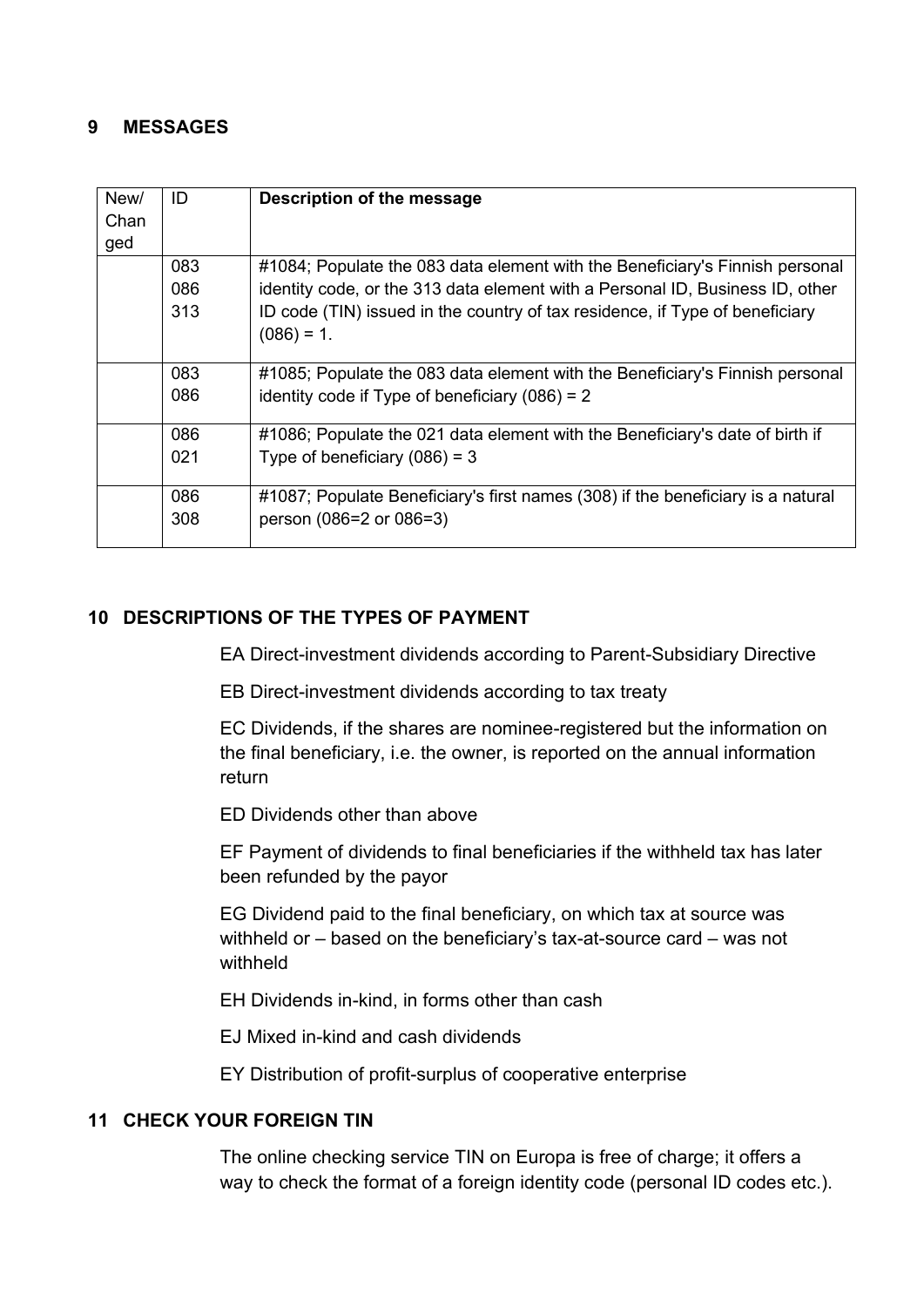It does not give confirmation of any individual beneficiary's identity, or of the actual existence of the code entered in the country of issue.

The website is multi-lingual with 22 language options. It also provides additional information about the identifiers used in different countries.

To visit TIN on Europa, click [http://ec.europa.eu/taxation\\_customs/taxation/tax\\_cooperation/mutual\\_ass](http://ec.europa.eu/taxation_customs/taxation/tax_cooperation/mutual_assistance/tin/index_en.htm) [istance/tin/index\\_en.htm](http://ec.europa.eu/taxation_customs/taxation/tax_cooperation/mutual_assistance/tin/index_en.htm) or go directly to the request page at [http://ec.europa.eu/taxation\\_customs/tin/tinRequest.html](http://ec.europa.eu/taxation_customs/tin/tinRequest.html)

## <span id="page-9-0"></span>**12 LIST OF COUNTRY CODES**

Check the valid tax treaties and the country codes according to the ISO 3166 standard [List of country codes.](https://www.ilmoitin.fi/webtamo/sivut/ExcelPohjat?2-1.ILinkListener-apuvalineet-maatunnuslistaus_linkki)

## <span id="page-9-1"></span>**13 EXAMPLE**

The lines below illustrate a VSROSERI filing, generated by the "Accounting Pro" software, to provide itemised annual information on payments to a nonresident individual.

The type of payment is ED (084), Year of payment is 2022 (058), with Payor's Business ID 6612663-4 (010), beneficiary's personal identity code 131052-995Y (083), Type of beneficiary (086) is 2, Beneficiary's last name (307) Schwertfeger, street address in the country of residence (309) Centralgatan 1, city or district (311) Stockholm, country code under ISO3166 (341) is SE and the Amount of dividends (gross) (317) is €3,170 and 00 cents. The person to contact is Robert Holden (041), and phone number 09123456 (042).

This itemization is number 1, which also is the value of the final identifier (999).

## **000: VSROSERI**

084:ED 058:2022 010:6612663-4 083:131052-995Y 086:2 307:Schwertfeger 308:Herbert 309:Centralgatan 1 311:Stockholm 317:3170,00 341:SE